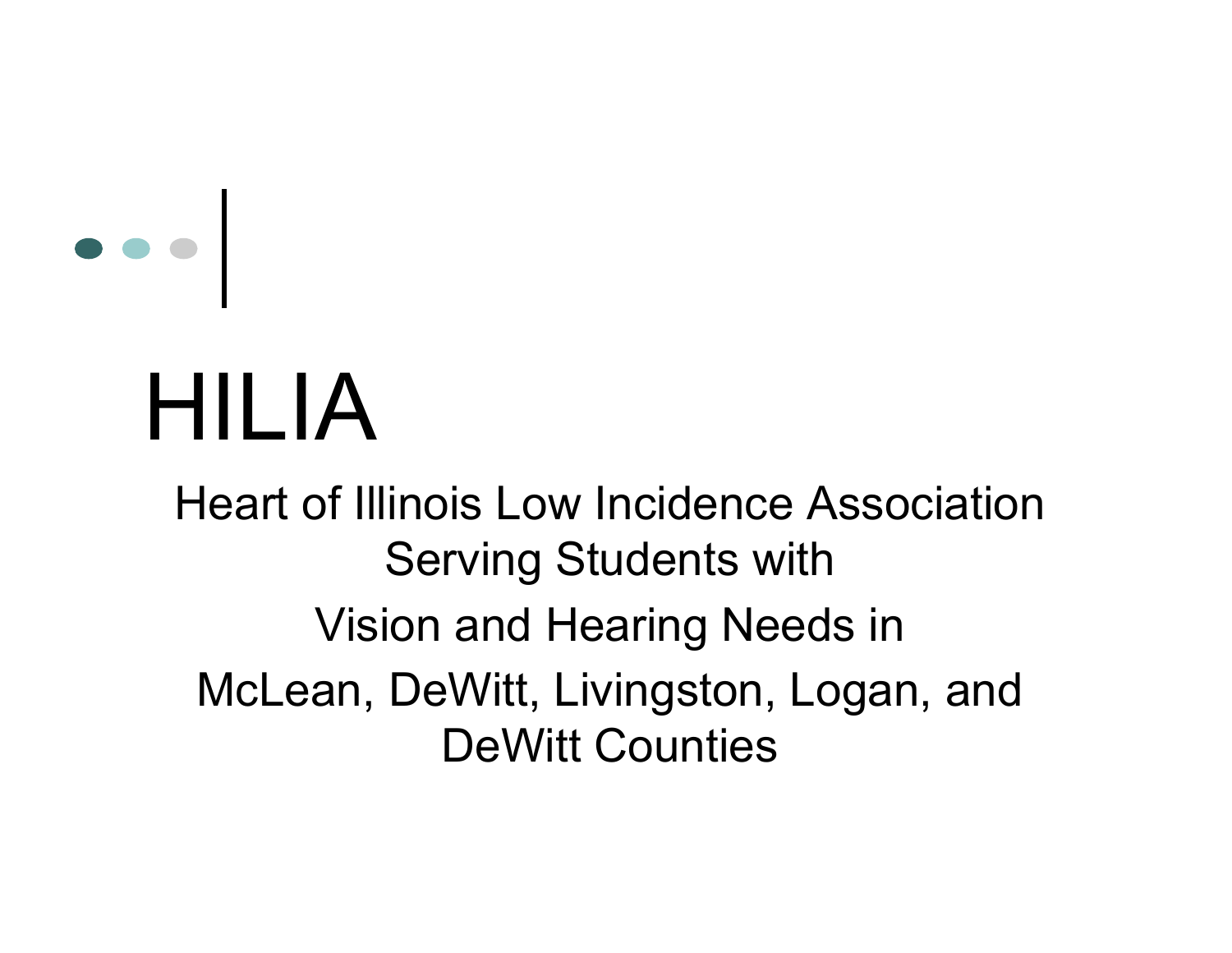# HILIA Board of Directors

- •Dawn Conway- Livingston County Special Services Unit
- $\bullet$ Scott Hogan- Tri-County Special Education
- •Michelle Lamboley- McLean County Unit District #5
- $\bullet$ Leslie Hanson- Bloomington School District 87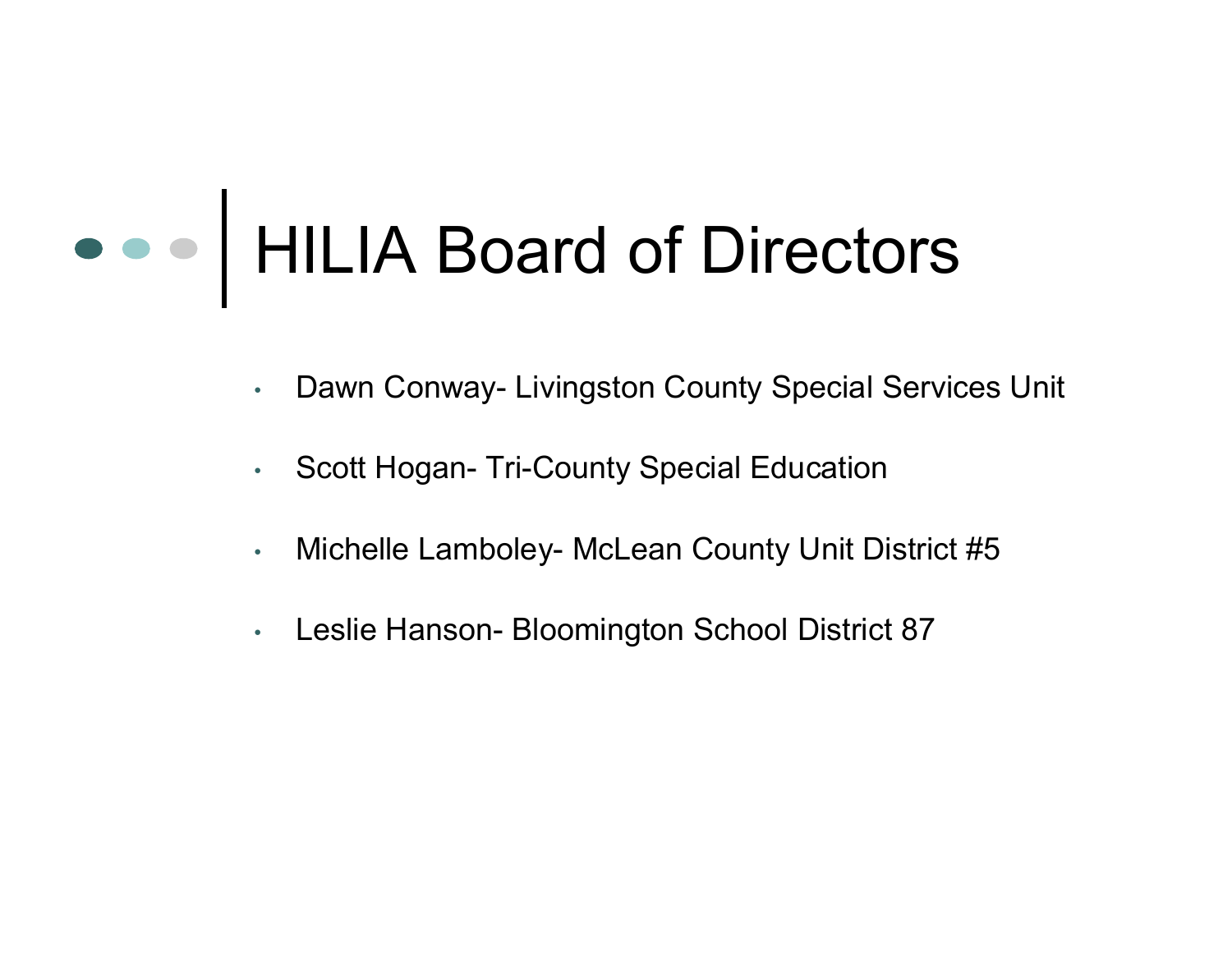# HILIA Program Description

• The Heart of Illinois Low Incidence Association (HILIA) was formed to promote, establish, and maintain a continuum of comprehensive services for children with the low incidence disabilities of hearing impairment and visual impairment. HILIA exists in collaboration between Bloomington School District #87, Livingston County Special Services Unit, Tri-County Special Education Association, McLean County Unit 5 School District, and Illinois State University Laboratory Schools. HILIA serves students with hearing and visual impairments in over thirty school districts within DeWitt, Livingston, Logan, and McLean counties. The unique needs of these students are met through the continuum of services offered in the district's programs or at the Laboratory Schools.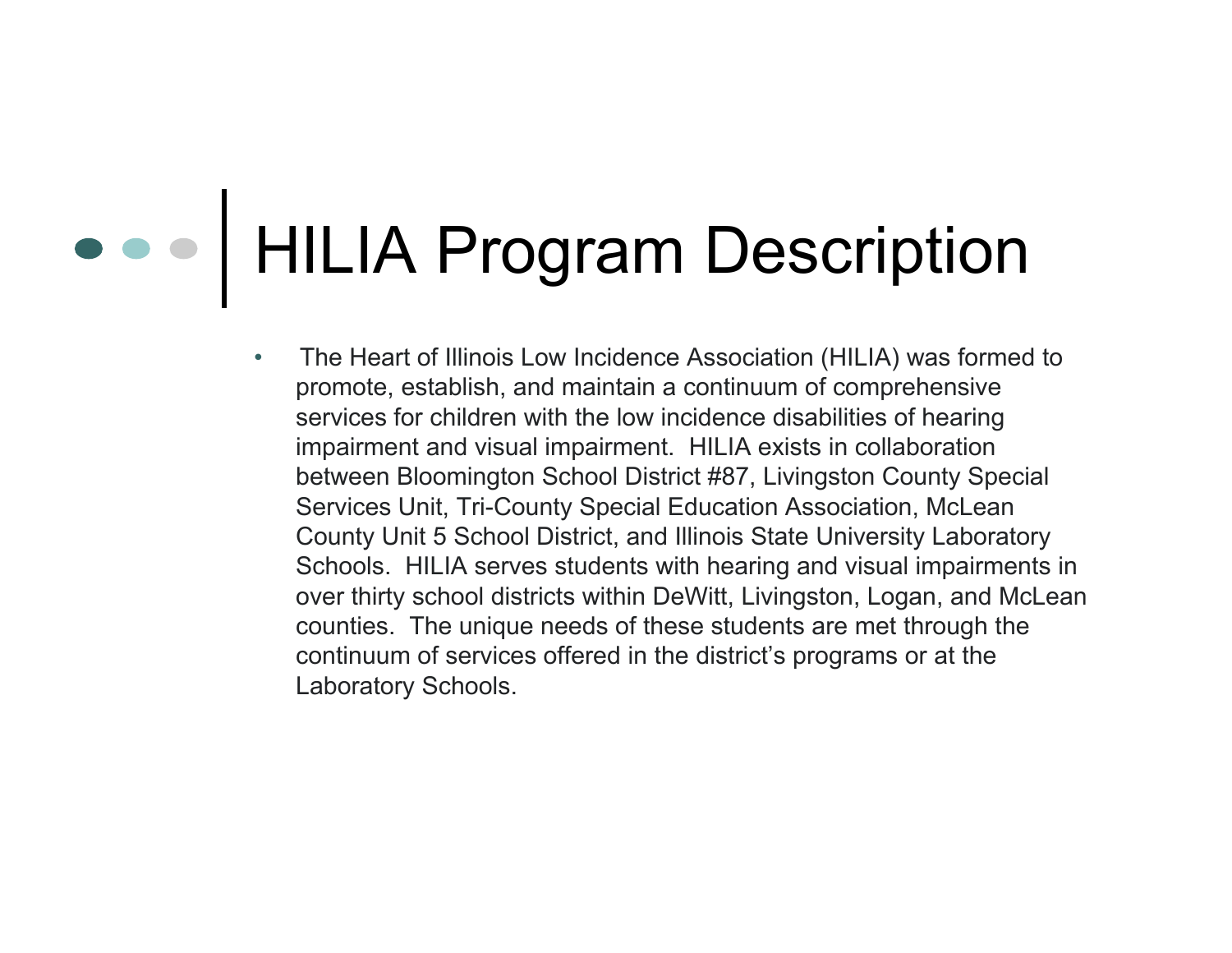# HILIA Continuum of Services

Services in the home school district --- Hearing, Vision, and Assistive Technology Facilitators, Itinerant Teacher of the Deaf and Hard of Hearing, Educational Audiologist, and Orientation Mobility Specialist --- Assist in providing programming in the home school district for students whose vision and hearing needs can be met with minimal intervention.

Services at the ISU Laboratory Schools --- Teachers of the Deaf and Hard of Hearing, Teachers of the Visually Impaired, Speech-Language Pathologist, Educational Audiologist, and Orientation Mobility Specialist --- Provide programming at ISU Laboratory Schools for students whose vision and hearing needs necessitate intensive services and accommodations.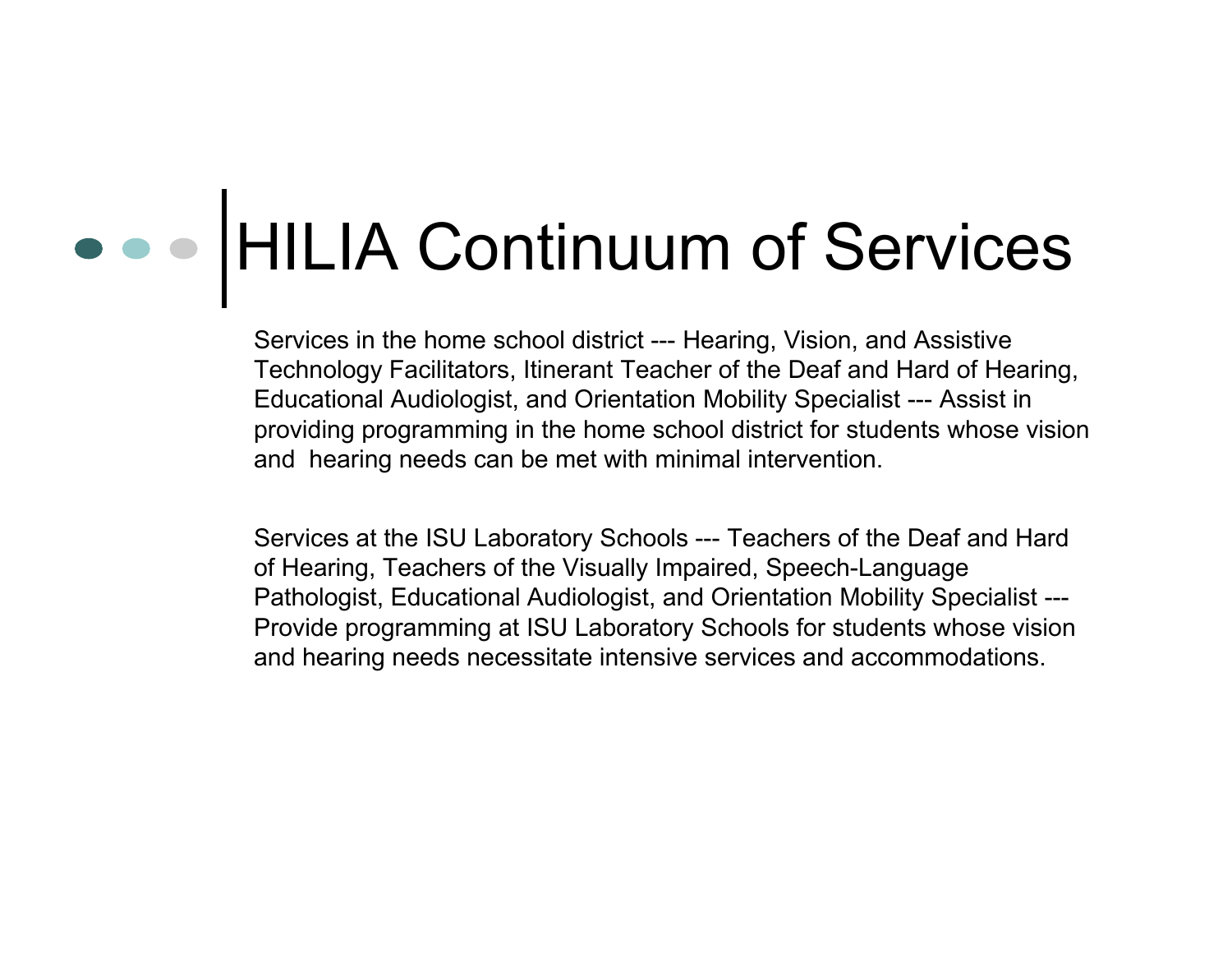## HILIA Personnel-District Programming

•Tami Scherer, Deaf and Hard of Hearing Facilitator

> tdscher@ilstu.edu (309) 438-1141

- • Jan Harrell, Vision Facilitator jeharre@ilstu.edu (309) 438-5883
- • Jodi Nibbelin, Assistive Technology Facilitator jlnibbe@ilstu.edu (309) 438- 2052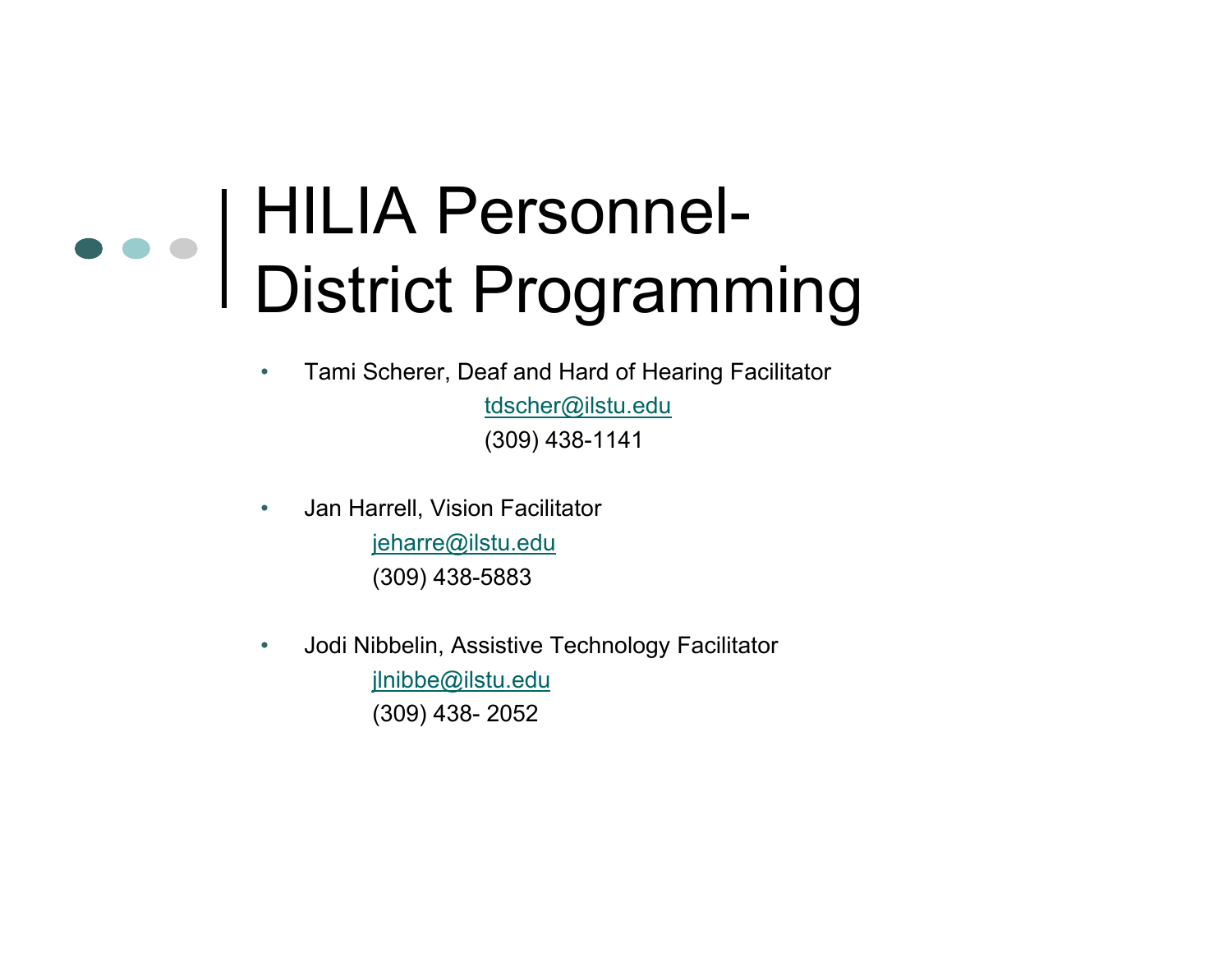## HILIA Personnel-District Programming

• Molly Turner, Itinerant Teacher of Deaf and Hard of Hearing mbturn1@ilstu.edu

(309)438-2569

- • Dr. Ali Sherren, Audiologist asherre@ilstu.edu (309)438-1140
- • Lisa Kendall, HILIA Program Coordinator lmkenda@ilstu.edu (309)438-7124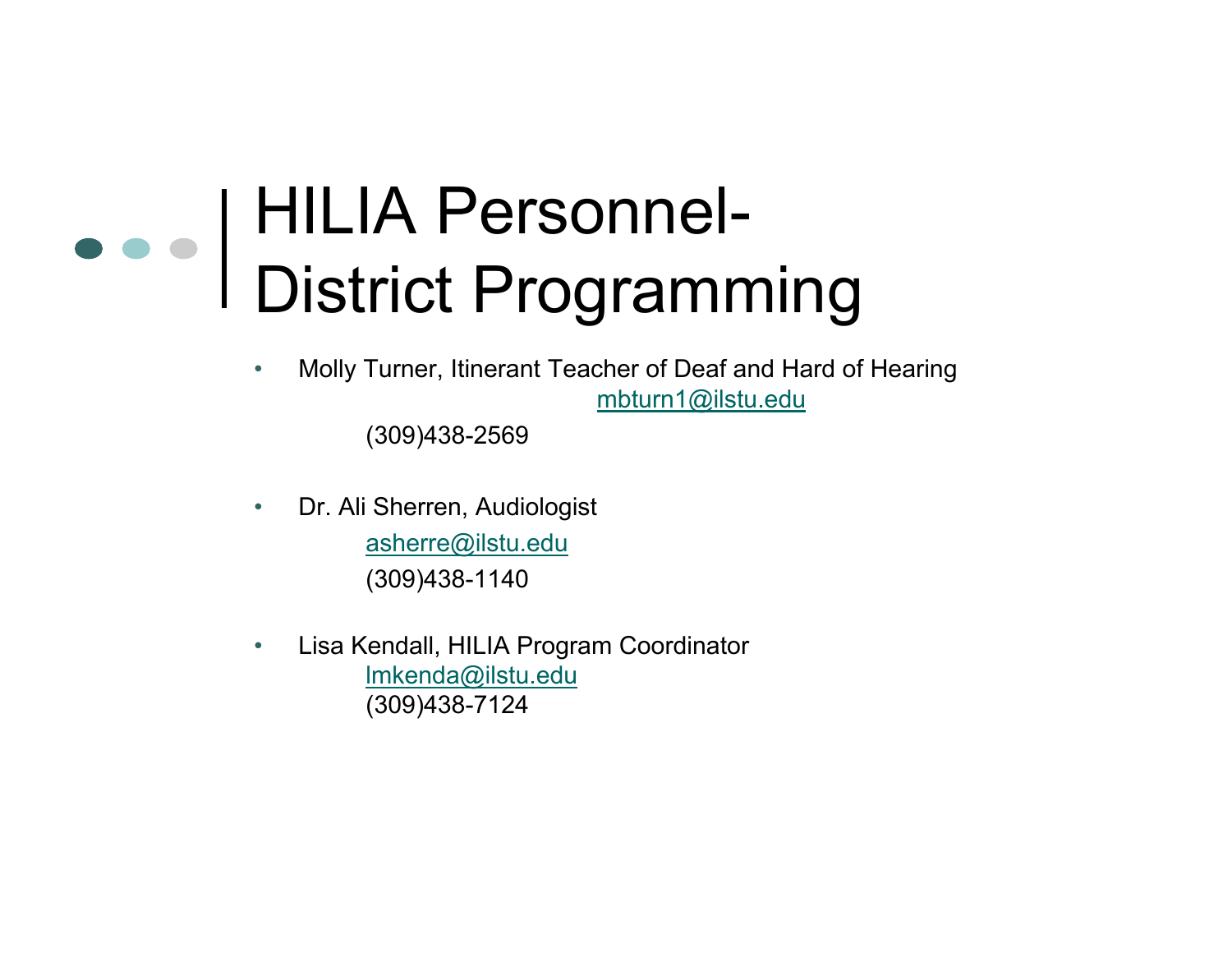## HILIA Programming in Home School Districts

- • Facilitators provide additional guidance/resources for educators working with students with the low incidence disabilities of hearing and vision. Facilitators provide consultative services to district IEP teams and assist with areas including (but not limited to) problem solving, equipment troubleshooting, team meetings, and IEP meetings. HILIA facilitators provide expertise in the areas of assistive technology, deaf and hard of hearing, and vision.
- • An itinerant Teacher of the Deaf and Hard of Hearing can provide direct services.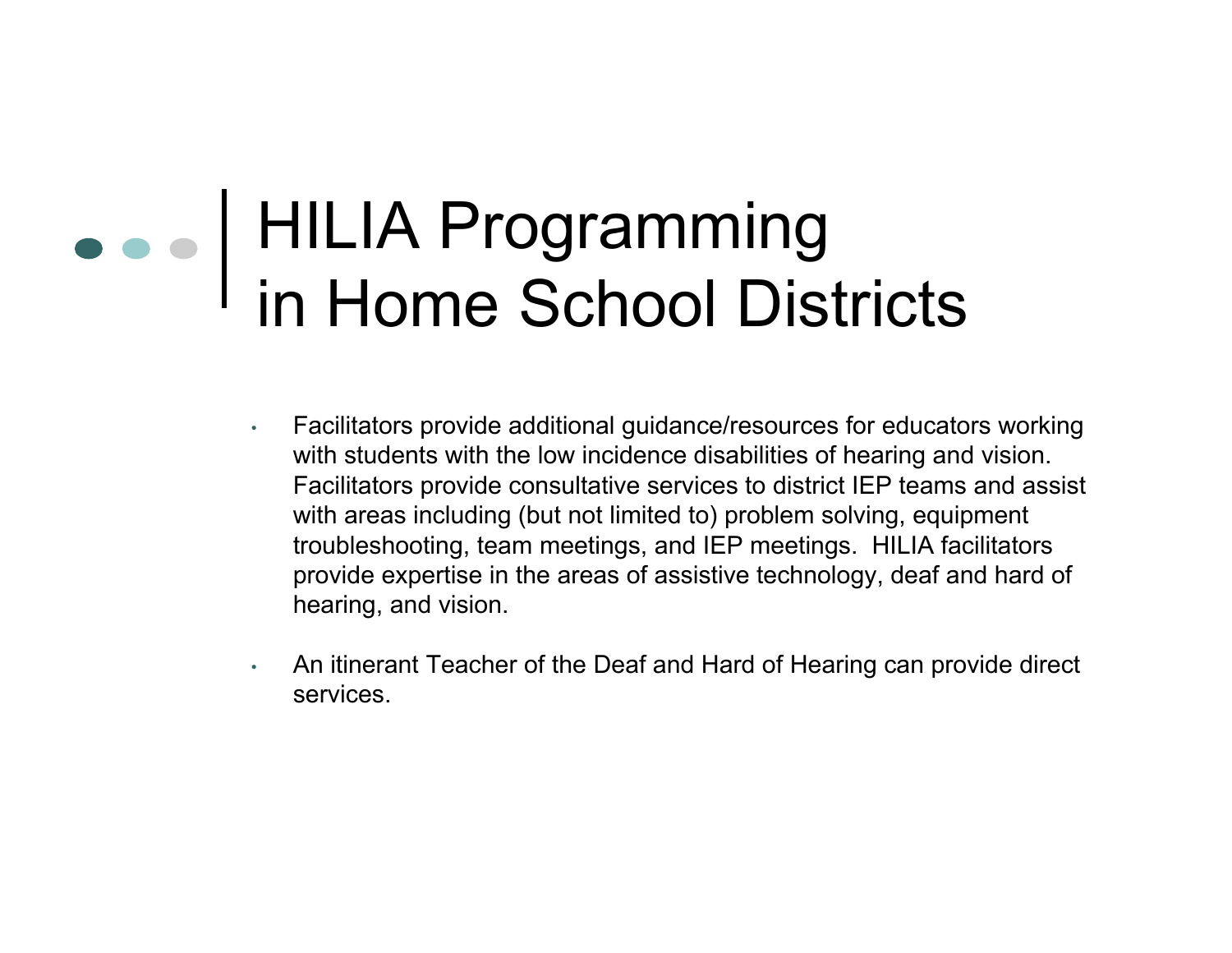### HILIA Programming in Home School Districts-Cont.

- • Our Educational Audiologist can provide services in conjunction with the hearing facilitators or the Itinerant Teacher of the Deaf and Hard of **Hearing** 
	- ● Audiological testing and Central Auditory Processing evaluations may also be conducted by the Audiologist, at district request
- •Access to a certified orientation mobility specialist is also available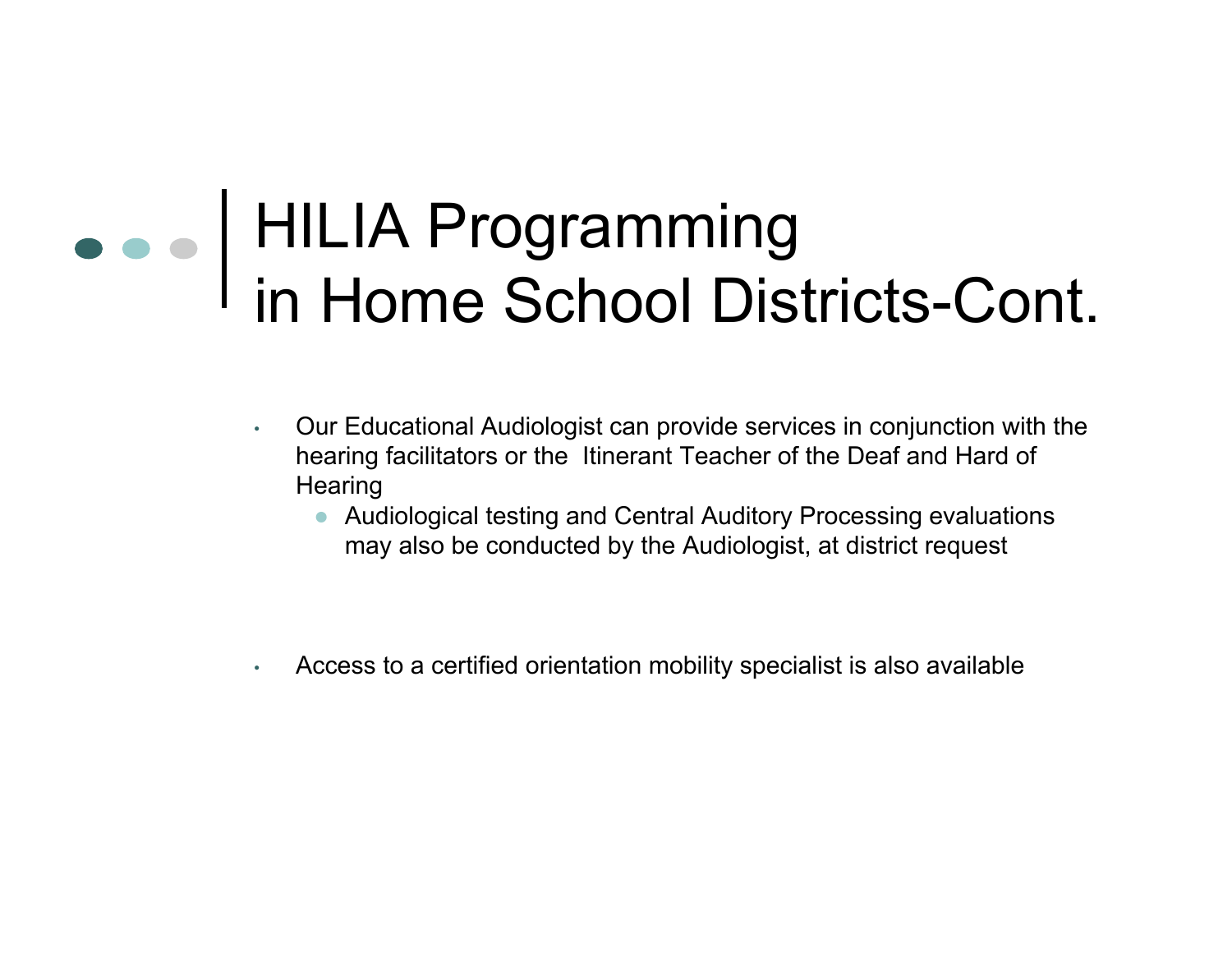### Continuum of Services for HILIA Facilitators

- •Phone/email contact to answer basic questions
- •**Observation**
- •Attend team meeting, when possible, to problem solve
- •Assessment
- •Attend IEP or eligibility meeting, when possible.
- •Provide consult services (Up to 10 times per year)
- •Provide limited direct service (up to 10 times per year)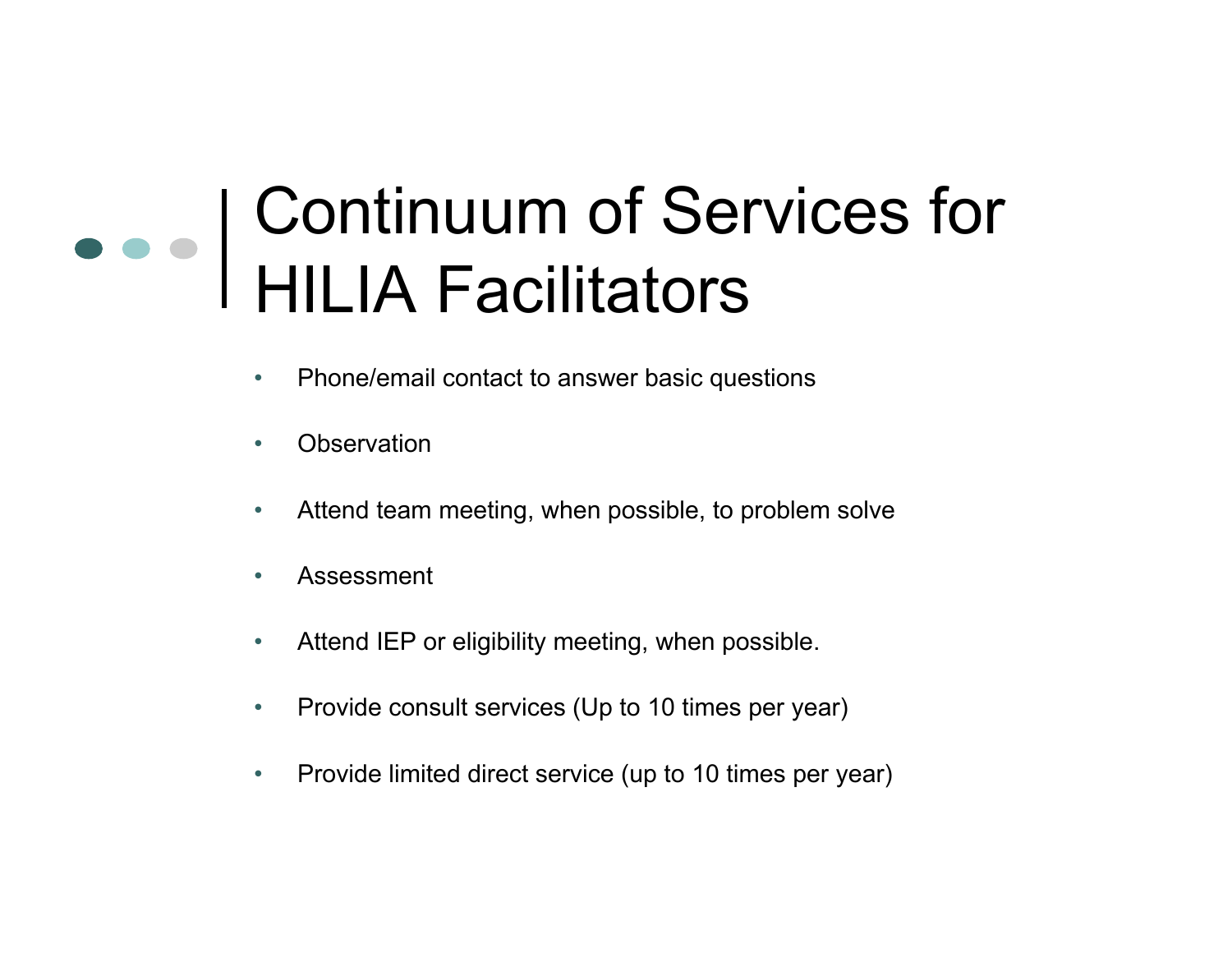### When and how do we request a consult and how should it be added on the IEP?

When there is a concern regarding a student's hearing, vision, or need for assistive tech:

- $\bullet$ Discuss these concerns with your supervisor
- $\bullet$ Contact the appropriate facilitator to discuss your concerns
- •Facilitate the necessary paperwork required
- $\bullet$ • If the student is considered eligible for services, the facilitator will enter the necessary information on the IEP paperwork and will determine the number of consults required.
- $\bullet$  HILIA facilitator services can be added to the IEP only after approval of that facilitator.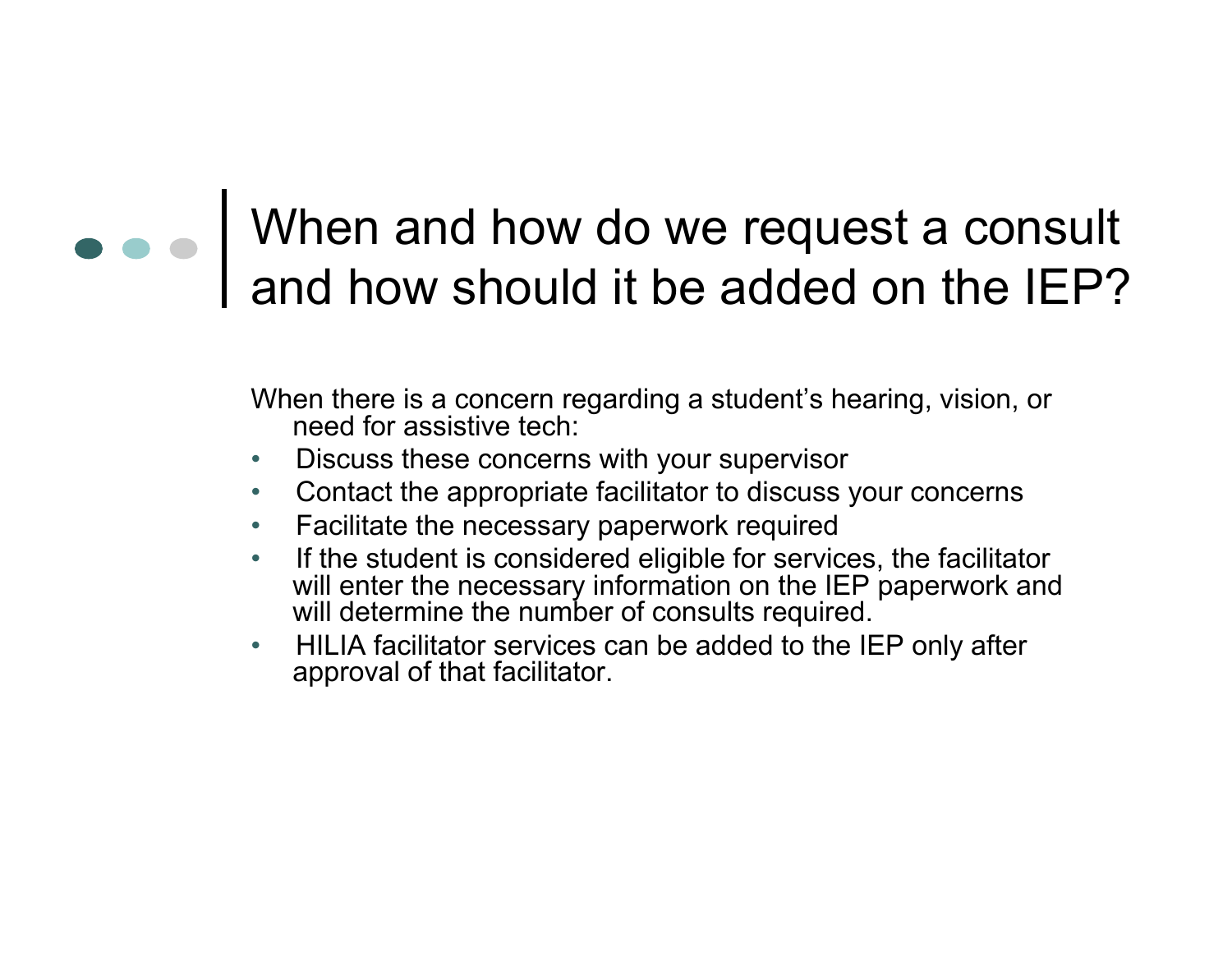How do we determine the number of consults that are appropriate for each individual student?

Recommendation based on the following factors:

- •Degree of loss
- •Degree of adverse effect
- Age
- Intensity/areas of need
- Demands of the program
- •Amount of accommodations
- •Extenuating circumstances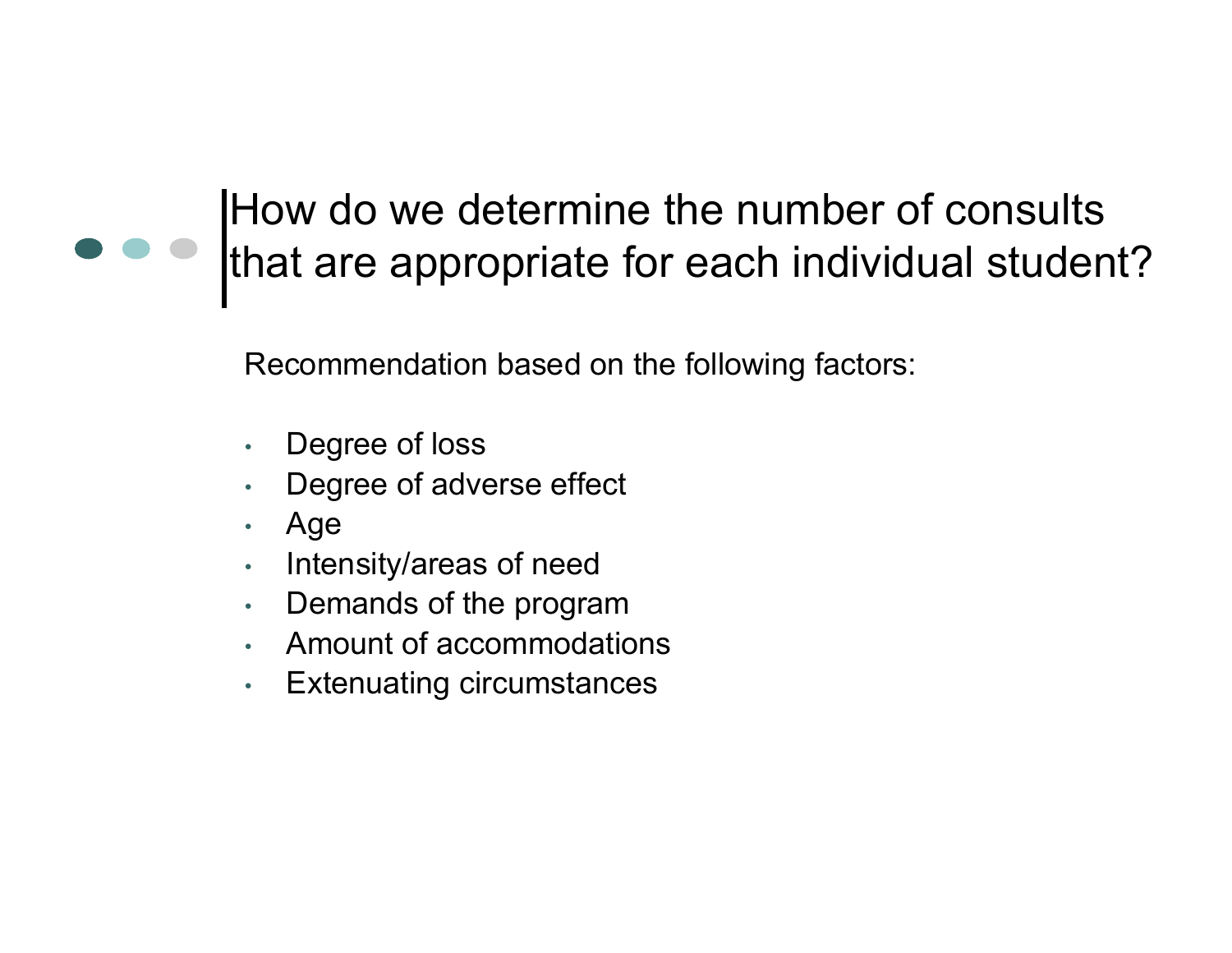## What is a consult?

- A consult consists of the following components for all three facilitators:
- •Sharing disability specific info
- Assisting with the implementation of accommodations
- Ensuring proper equipment usage
- •Providing educational recommendations
- $\bullet$ Advocating for the student's needs
- •Supporting IEP goals specific to the disability
- Assessing the environment for access
- • Each facilitator then starts to differentiate according to disability specific issues.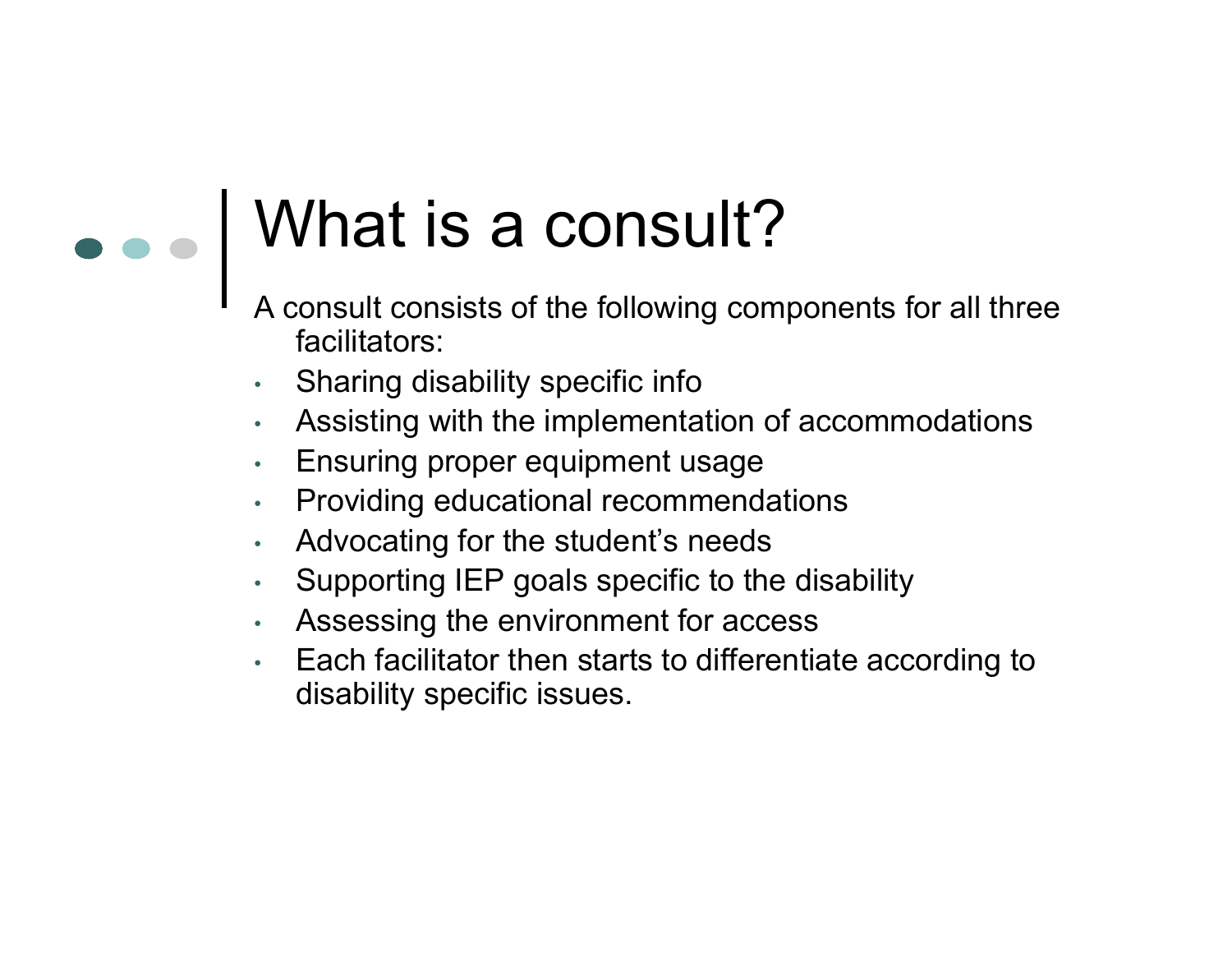# Itinerant Services

In addition to all services defined as a consult, itinerant services also include-

- $\bullet$  Direct services provided by a Teacher of the Deaf and Hard of **Hearing**
- Yearly inservice that provides information on services, equipment, and hearing loss
- Instruction in the areas of listening, language, and speech
- $\bullet$  Varying degrees of direct instruction available based on student need
- $\bullet$  Implementation of yearly assessments to demonstrate progress in the areas of listening and language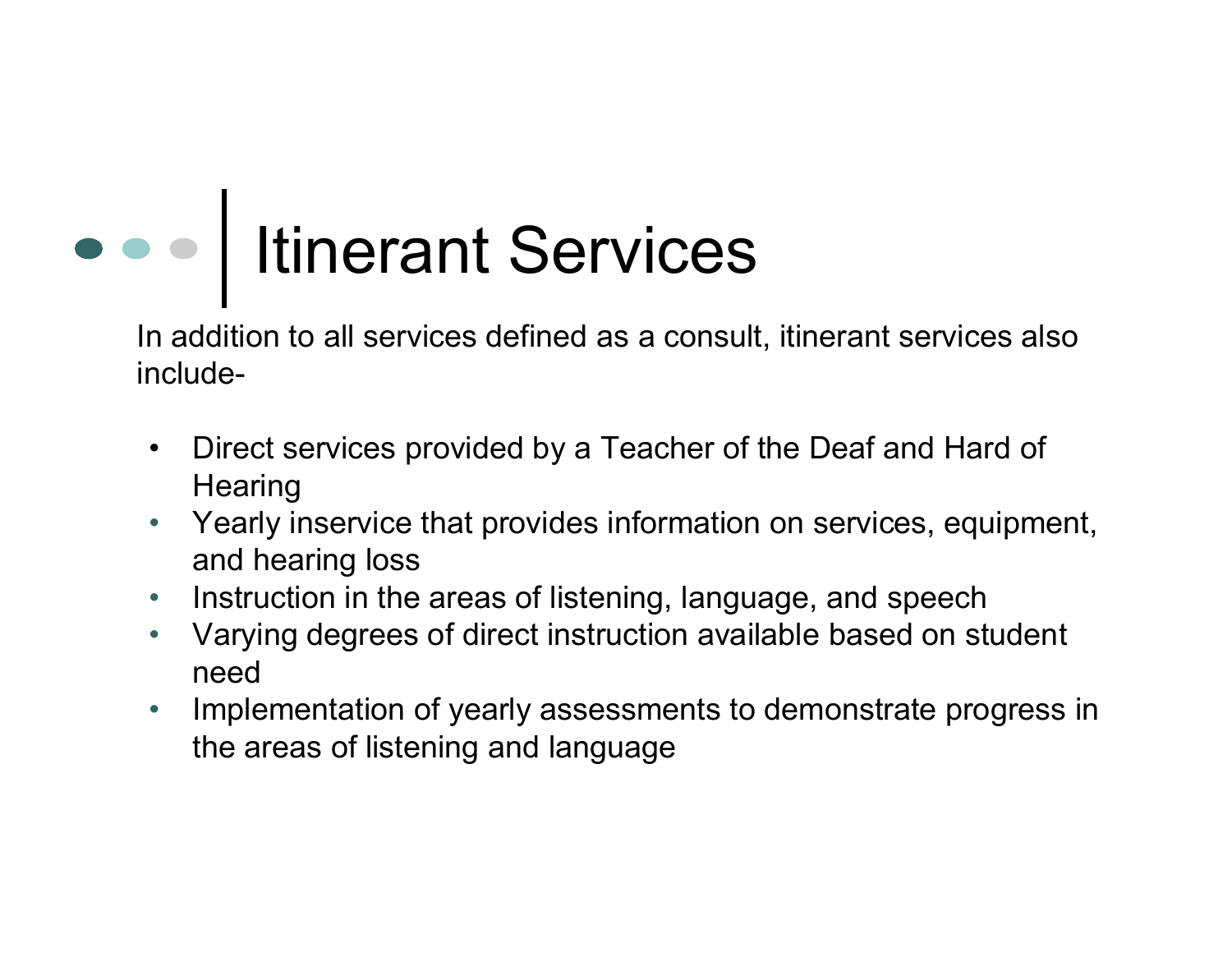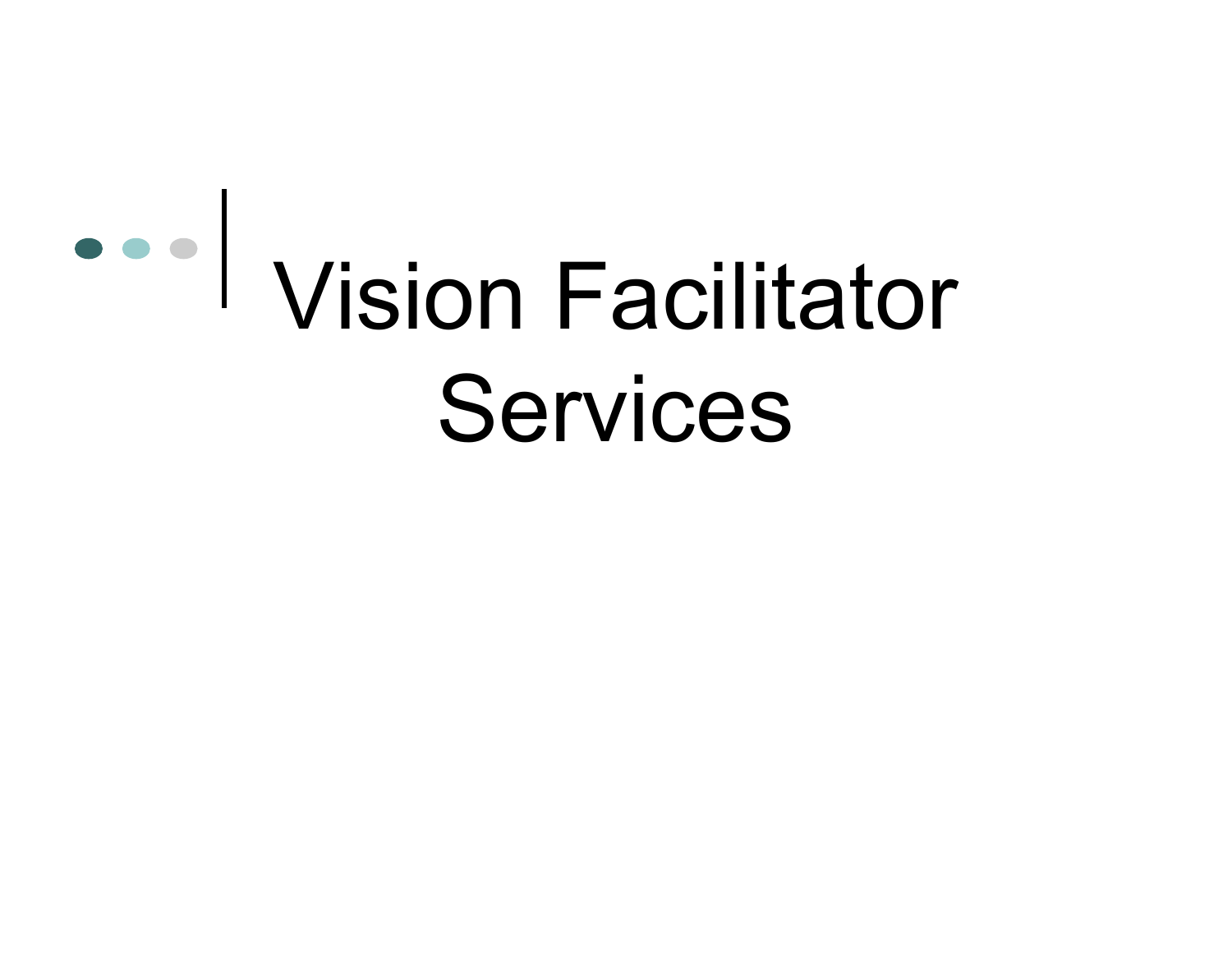

# $\bullet \bullet \bullet$  | Vision Eligibility

When there is a question on whether a student should be referred, please feel free to contact the HILIA Vision Facilitator with a description of what the concerns are for the student and the adverse effect that vision seems to be playing for the student in the classroom.

*Vision Eligibility states*

- •*Visual Acuity Loss*
- •*Visual Field Loss*
- •*Changing or degenerating vision condition*
- •*Neurological/Cortical Visual Impairment*
- •*Other comparison the comparison of the comparison of the comparison of the comparison of the comparison of the comparison of the comparison of the comparison of the comparison of the comparison of the comparison of the*

*These conditions adversely affect educational performance*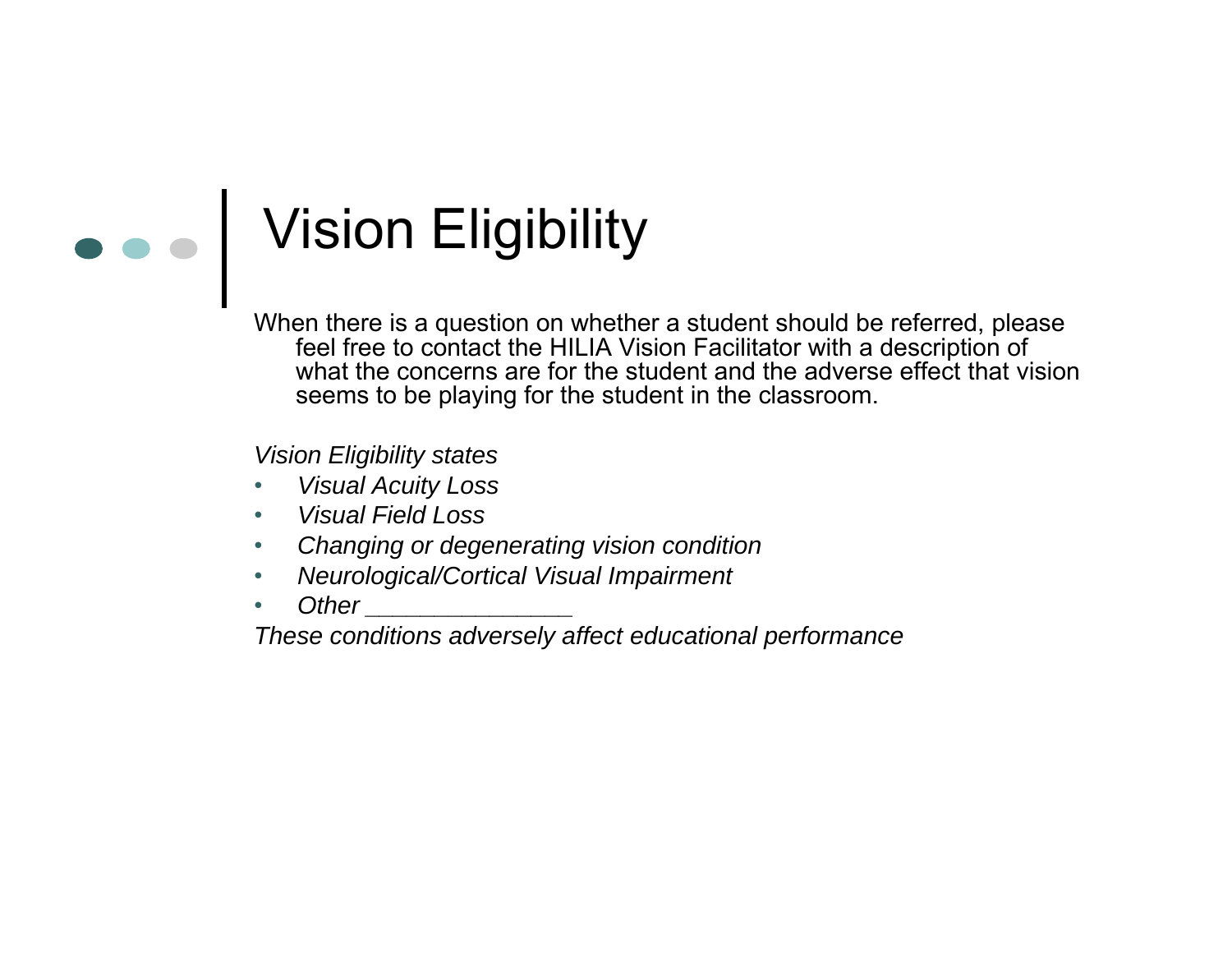### 504 vs. IEP for Students with Visual Impairments

- • Students with an IEP for a visual impairment can access free large print books, adapted equipment and instructional materials through Federal Quota Funds with the approval of the vision coordinator. These materials may not accessible to students with a visual impairment who have a 504 Plan. Digital materials that come through NIMAC are only accessible with an IEP as well.
- • Depending on the student's needs, it may be necessary that students with a visual impairment have an IEP instead of a 504 to provide them FAPE. There may be some situations where the impact of this lack of access has been thoroughly addressed and the 504 can to meet the student's needs. The Vision Facilitator can guide you through this process.
- •Please contact the vision facilitator prior to having these discussions.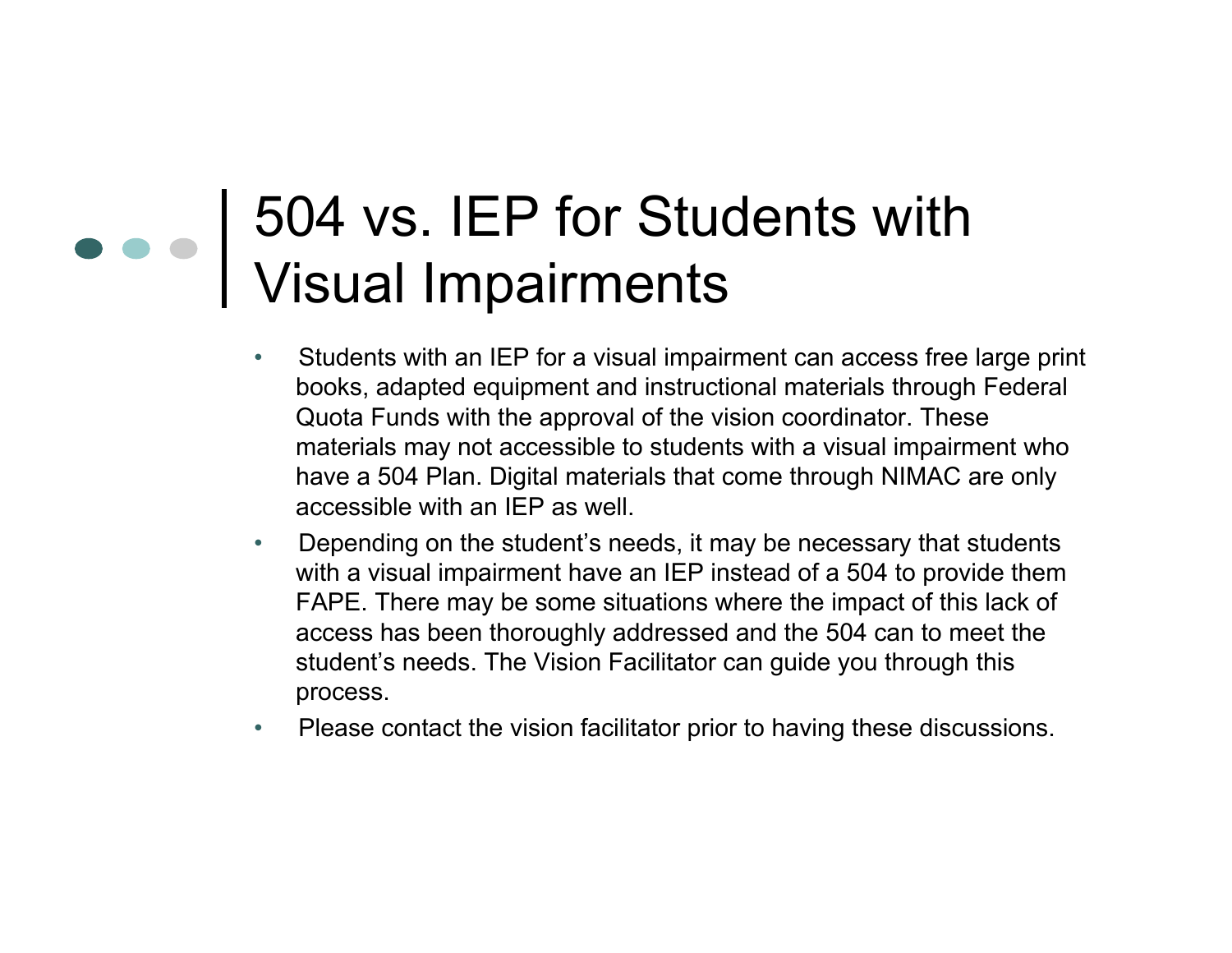

# **COLO Vision Referral**

*Referral:* If you have a student who appears to be having vision problems in the classroom that you think may meet the criteria for vision services, these are the steps that will need to be taken.

- • It is preferred that the student has seen the eye care specialist within the last 12 months. If they have not been seen at all, it would be recommended that an appointment be made to help with the referral process.
- • If you have an eye specialist's report, forward it to the vision facilitator along with a statement indicating areas of visual concern.
- • If they have been to the eye care specialist, but you don't have a copy of the current report, have parents sign a release of information form requesting vision records. Indicate doctor's name, address, and phone. Fax to the vision facilitator along with the areas of educational concern. Fax to (309)439-4455 or scan to email.
- • The Vision Facilitator will request the records.
	- A classroom observation/vision assessment will be scheduled.
	- ● Need for vision services will be based on information from the staff, visual information, and when necessary a functional vision assessment.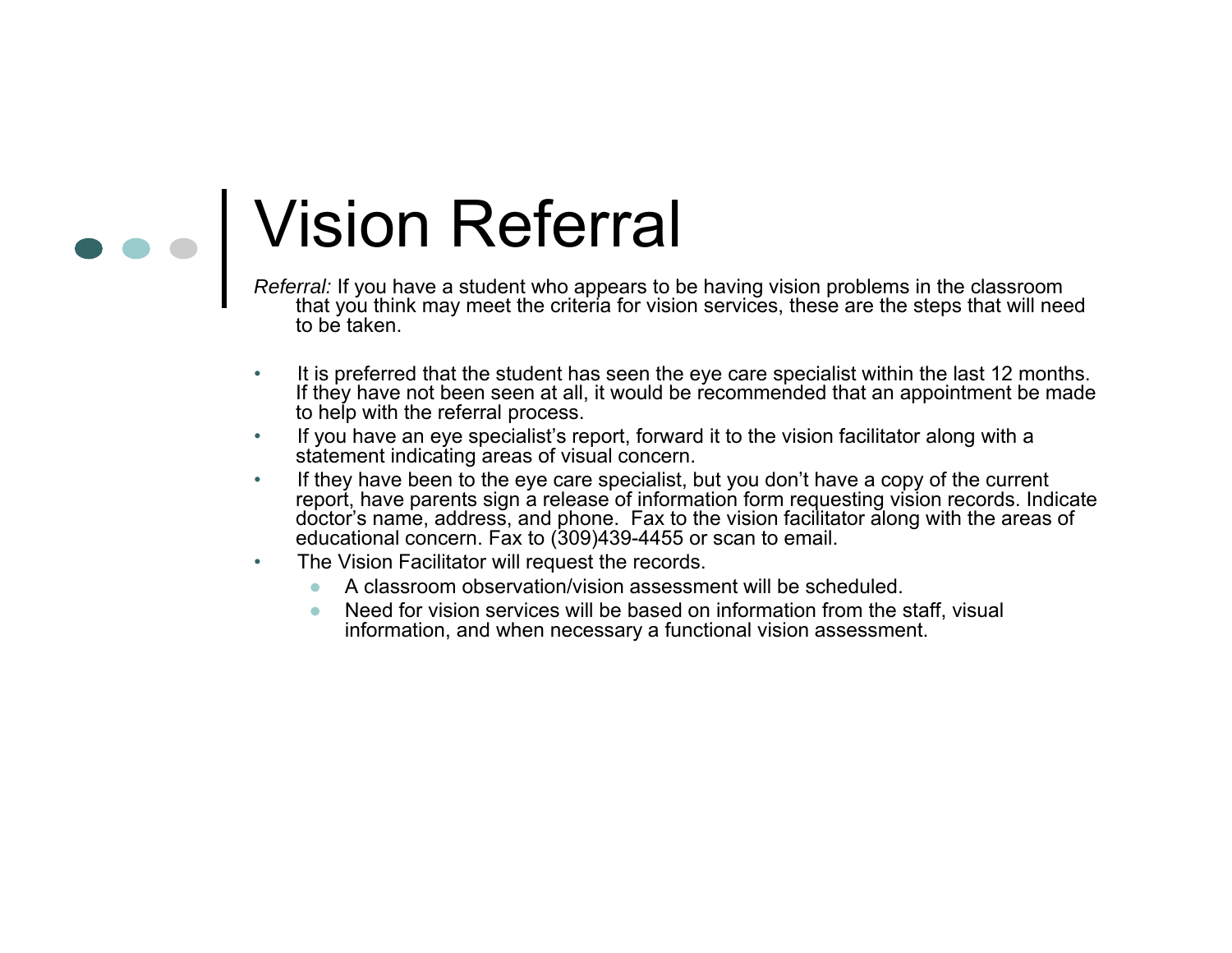## Vision Consults

Most consults would be combinations of the following:

- •Accessibility recommendations
- •Evaluation of materials for determination of appropriate access
- •Technology assessment and consequent recommendations
- $\bullet$ Monitoring/updating staff on equipment/technology
- $\bullet$ In-service for teachers
- $\bullet$ Recommending safety accommodations for recess/PE
- •Parental involvement
- • Updating ocular information and working as a liaison between family/school and eye specialist.
- $\bullet$ Monitoring accommodations and follow-up if they are not being used
- • Assisting in determining appropriate ways for formal/informal testing to occur using IEP recommendations
- •Research/information gathering to be shared at next consult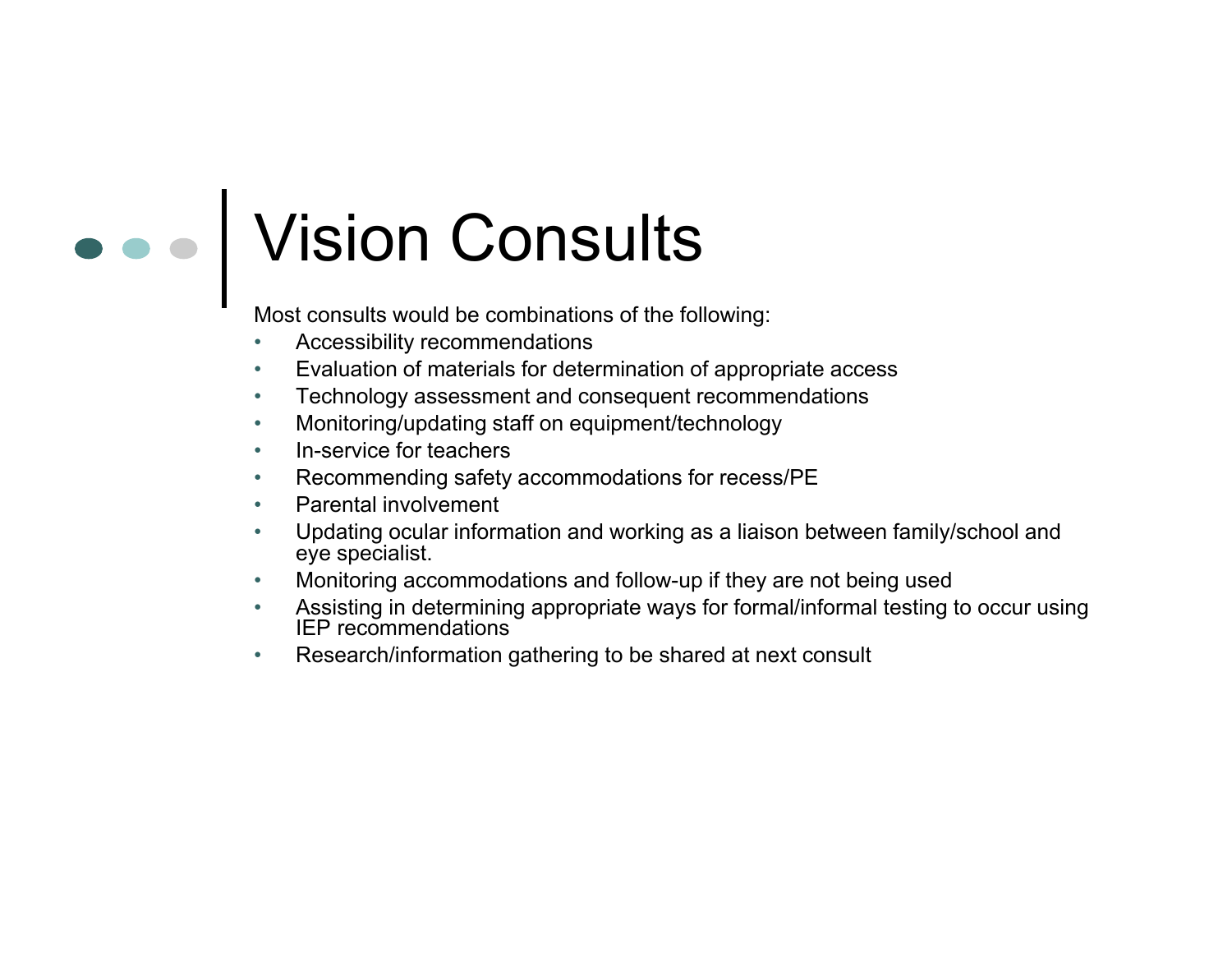

# Deaf and Hard of Hearing Facilitator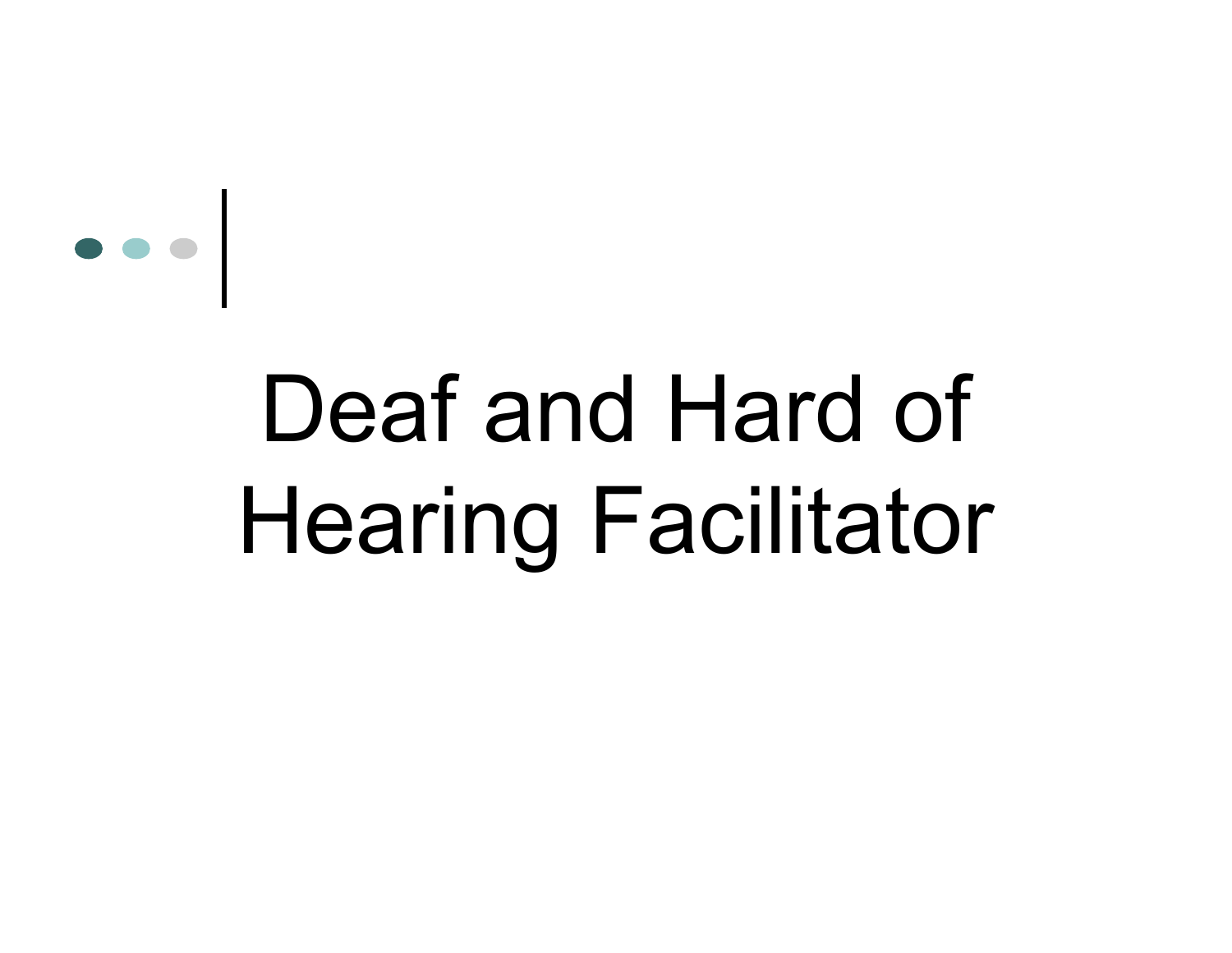# Deaf/HH Eligibility

When there is a question on whether a student should be referred the statement of eligibility should be reviewed to determine whether the student appears to meet the criteria.

*Eligibility* The student must have a documented hearing loss, whether permanent or fluctuating.

To determine eligibility, a student must have:

- •Evidence of a hearing loss
- $\bullet$ Evidence of speech and language delays and/or academic deficits
- •OR
- •Evidence that delays will occur without intervention
- • ISBE guidance-
	- http://www.isbe.net/spec-ed/pdfs/guidance-16-04-cogswell-macy-act.pdf
	- http://www.isbe.state.il.us/spec-ed/pdfs/memo\_vision\_impaired.pdf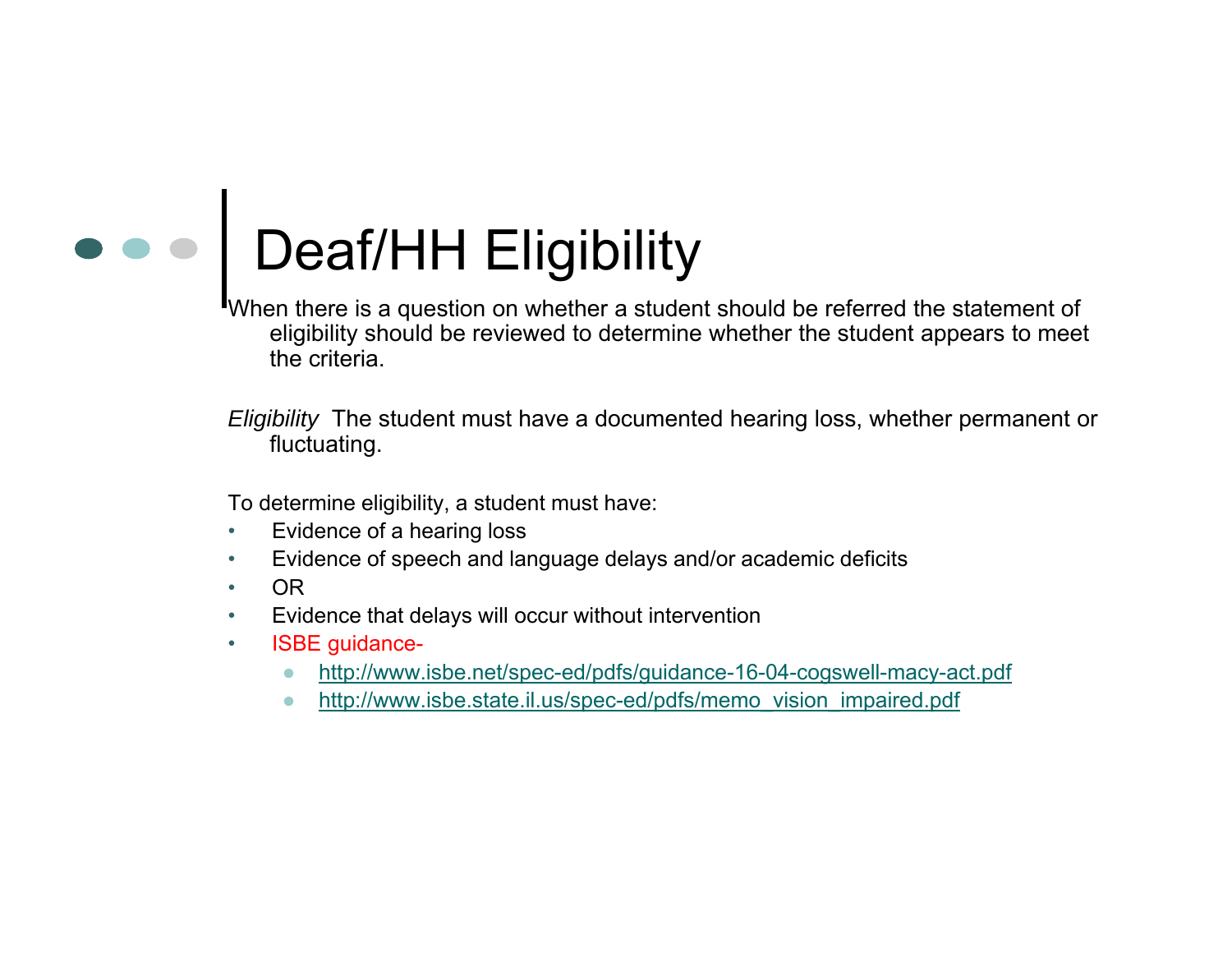#### Deaf/HH Referrals

*Referrals:* If you have a student who might have a permanent or fluctuating hearing loss that is adversely affecting school performance (either in accessing information or educational delays) these are the steps that will need to be taken:

- • ISU/OSF St. James evaluation
	- ● --McLean County Unit 5—the referral can come out of a specialized services meeting/educational team recommendation—can be called in directly to HILIA Hearing Facilitator or HILIA Audiologist.
	- ● --Tri-County—the Referral for Specialized Evaluations form is on Filemaker under supplemental forms. It needs to be signed by the principal, the Special Ed Coordinators and then sent to HILIA Hearing Facilitator or HILIA Audiologist.
	- --District 87—the referral paperwork designed by the District 87 Special Education Director is sent to HILIA Hearing Facilitator and HILIA Audiologist.
	- -LCSSU—after a special education evaluation, the paperwork is sent to HILIA Hearing Facilitator or HILIA Audiologist.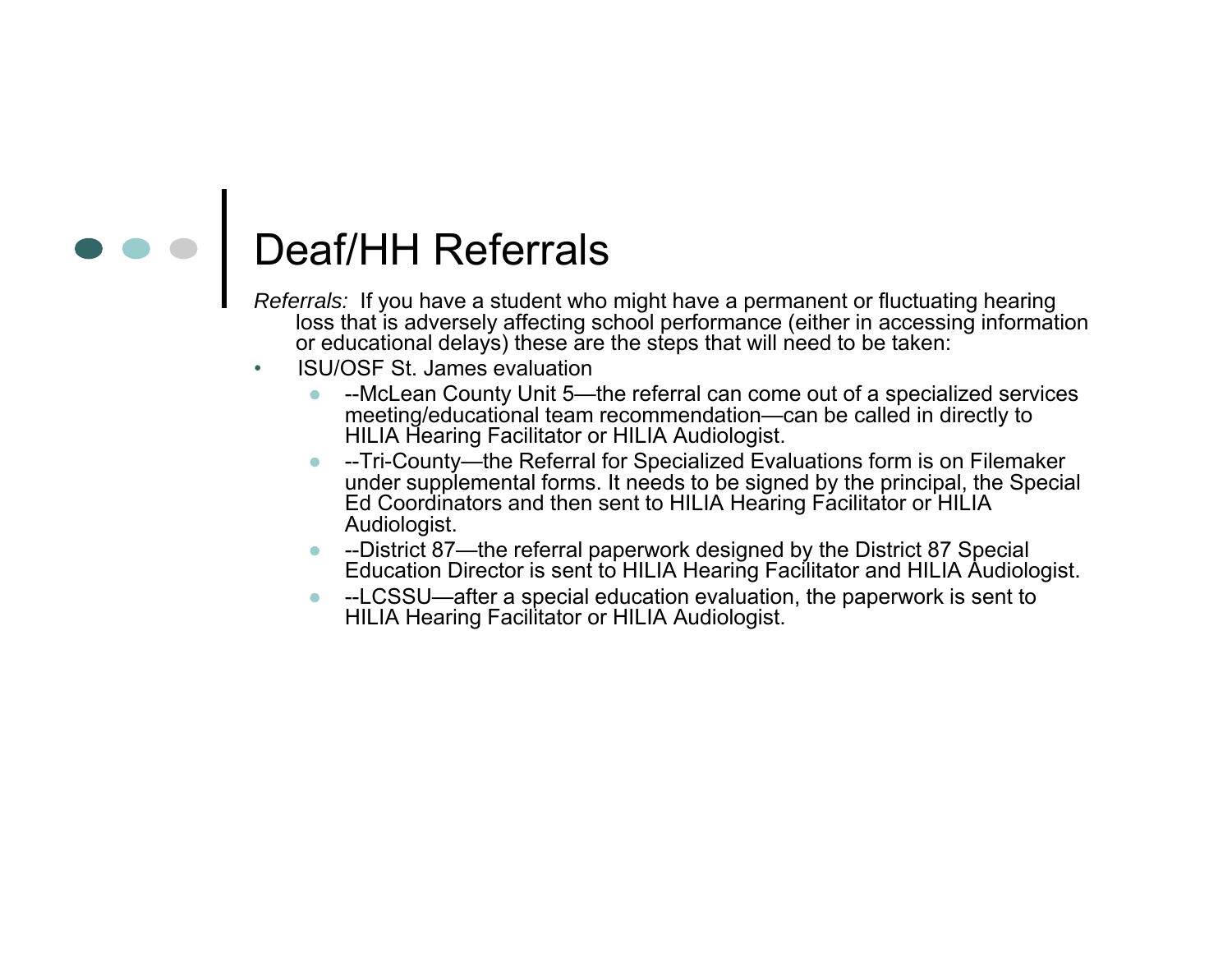# Deaf/HH Referrals - Continued

• Once we have documentation of hearing loss (could be based on past audiograms) then the intensity of need for hearing services would be based on type and degree of adverse effect, age of student, demands of the program, amount of accommodations, etc.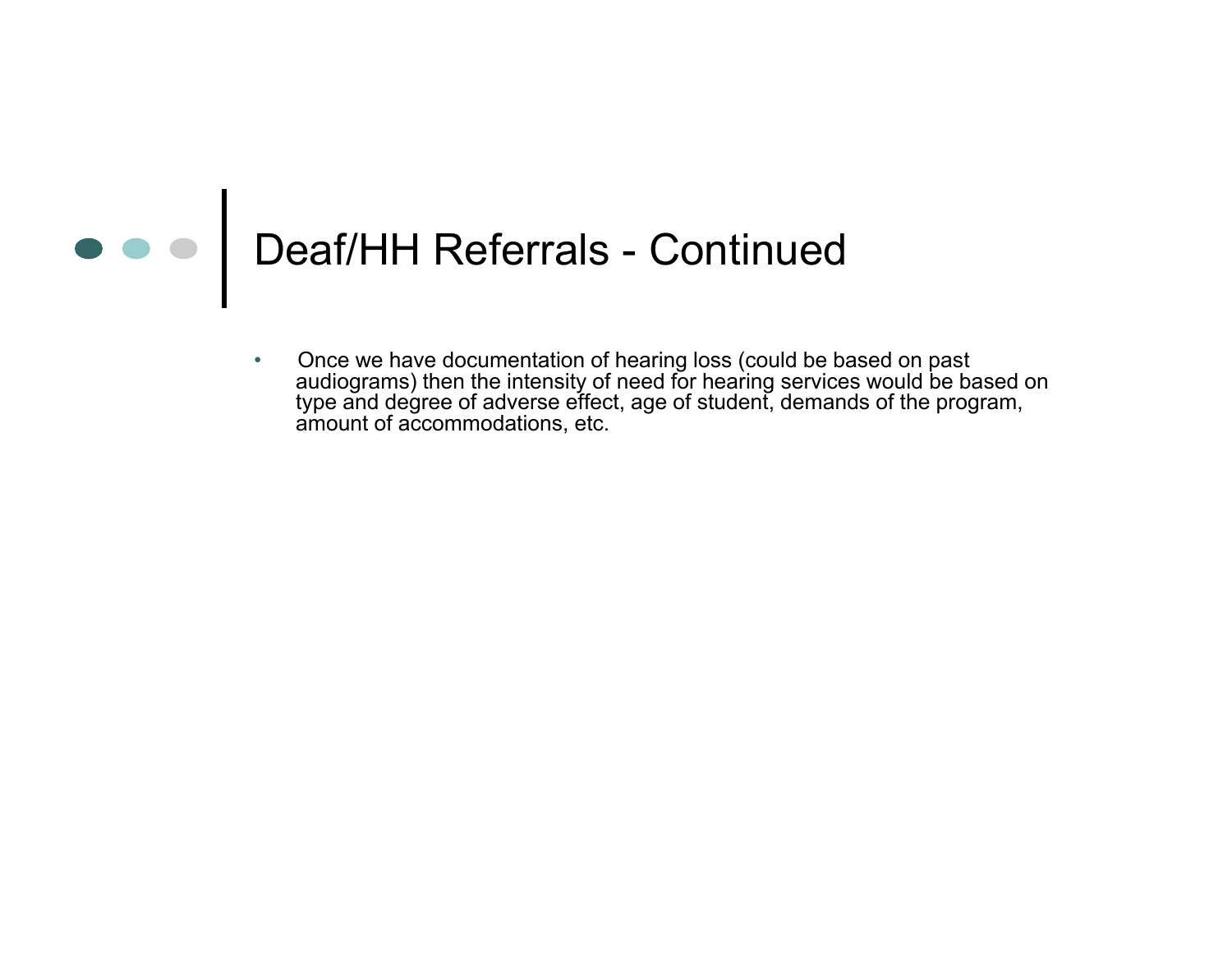

### Deaf/HH Consults

- Inservice school team on amplification devices (hearing aids, FMs, CI, CI FMs)
	- --increase comfort level in handling of equipment
	- ●--ability to maintain and troubleshoot equipment
	- ●--structure team responsibilities for equipment
- $\bullet$ Inservice school team on CI precautions
- • Structure adult supervision of equipment to ensure equipment is ON and working properly
- • Student familiarity with equipment—direct service to student or indirect (program and materials to slp) for maintaining and troubleshooting amplification devices
- • Teacher/educational team inservice—specific information on hearing loss, what it means in the classroom, equipment cans and can'ts, educational recommendations
- $\bullet$ Student training of advocacy skills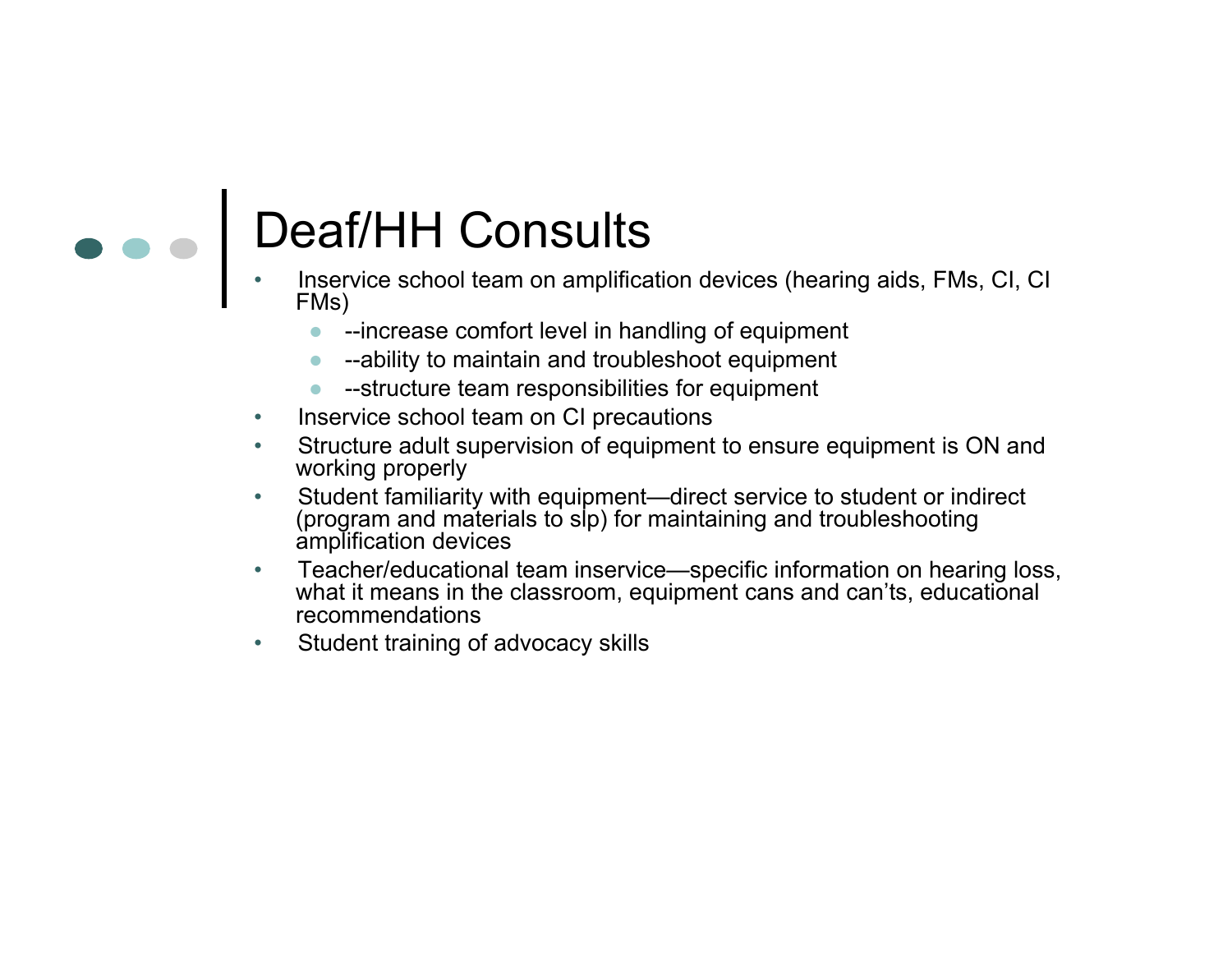# Deaf/HH Consults - Continued

- •Peer inservices—for hearing loss, equipment, support for the student
- • Timed observations for classroom suggestions—looking at time on task, following teacher directives, amount of participation, self advocacy/self help skills, characteristics of the listening environment, auditory or visual learner, access to information issues
- • Short teacher interviews to see if there are problem areas common to hard of hearing children—vocabulary weaknesses, pace of presentation, secure on concepts, homework completed, standing in class, etc.
- $\bullet$ Short student interviews—problem areas and where to access help
- $\bullet$  Assist with aural rehabilitation
	- ●--assist with goal writing
	- ●--provide resources/researching resource possibilities
- •Incentive programs/contracts, etc. for use of amplification devices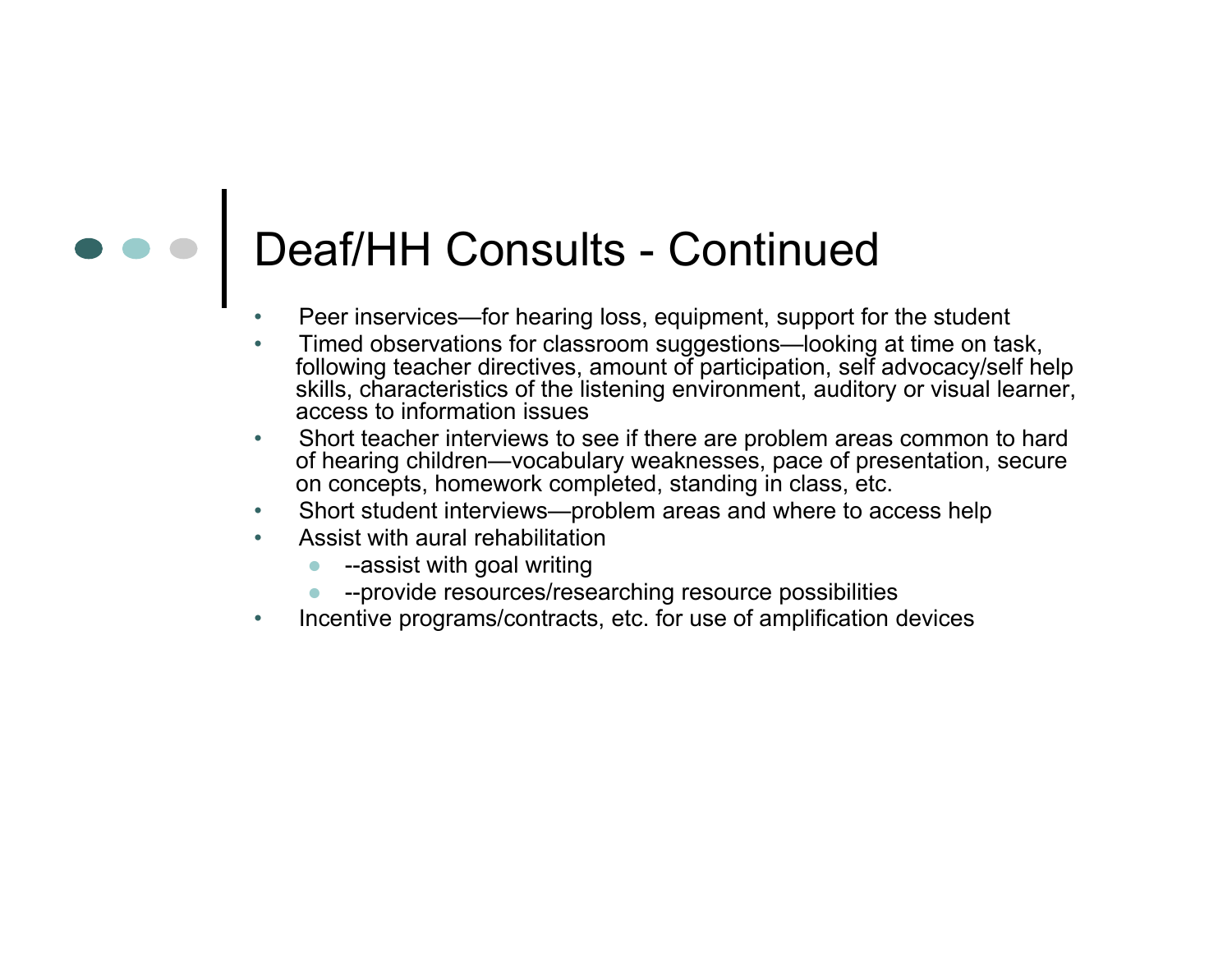### Assistive Tech Facilitator Eligibility

When there is a question about eligibility or a need for referral, please contact the facilitator to discuss the areas of need. A SETT meeting might be utilized to determine whether there is a need for assessment for assistive technology devices and/or services.AT services are not necessarily limited to students with low incidence disabilities. (Typically, Unit 5 and District 87 utilize their own in-district AT Coordinator for services for their students).

• *Eligibility The student must have an IEP and a documented discrepancy between his/her performance with and without the support of AT, per definition of Assistive Technology.*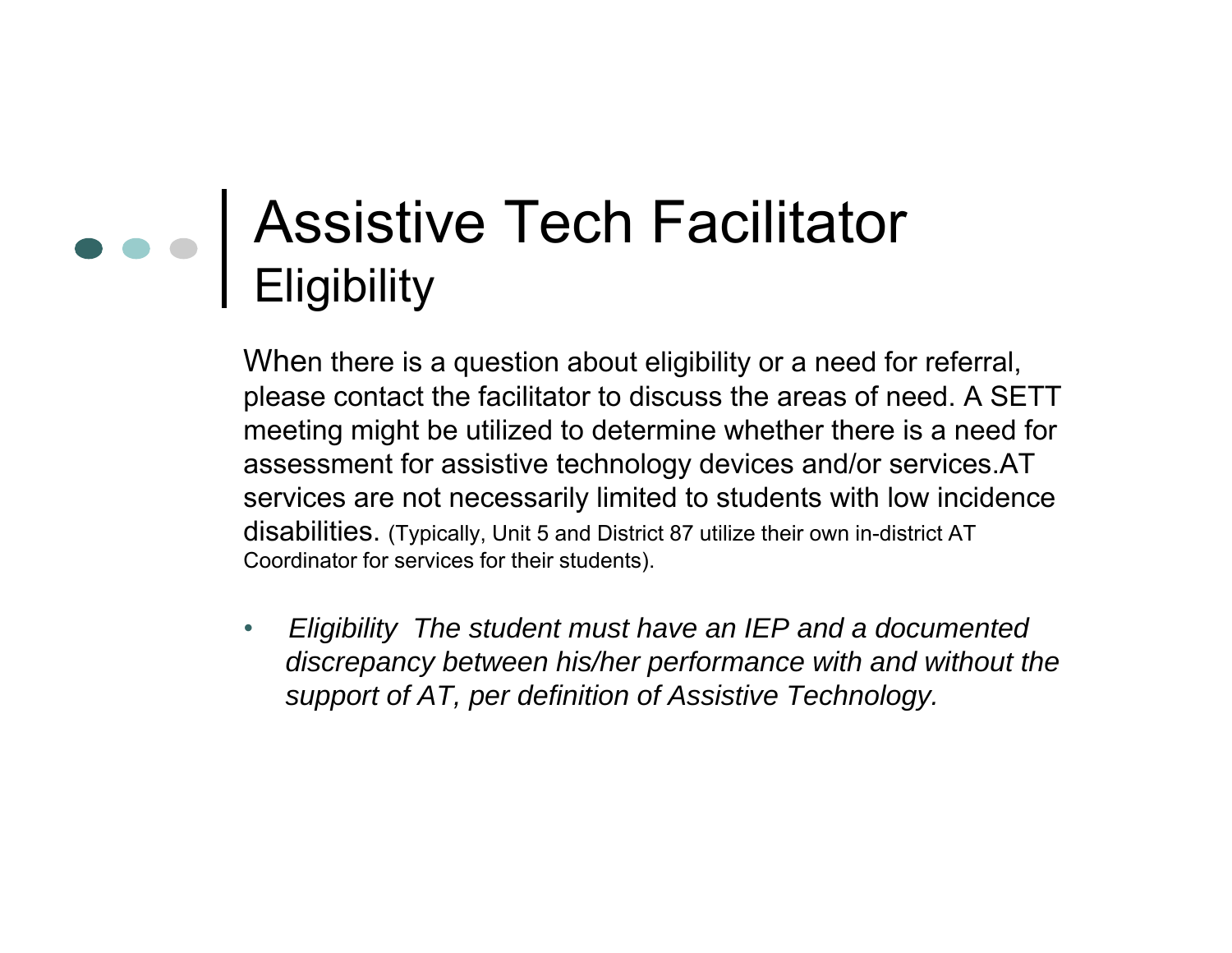

#### Assistive Tech (AT) Facilitator Consults

- •Provide awareness of AT devices & services
- • Determine the needs of the child, including assessment in the child's customary environment
- • Assist the team with borrowing, acquiring, getting funding for, or purchasing assistive technology devices
- • Guide the selection, design, customization, adapting, or repair of assistive technology devices used by students
- $\bullet$  Provide training to IEP team members, students, and family members regarding how to use and customize the students devices
- • Assist staff with understanding how to integrate the student's AT within their curriculum to demonstrate improved function
- $\bullet$  In-service school staff about AT devices and how to implement them in classrooms
- •Assist in determining procedurally correct procedures to include AT in the IEP
- $\bullet$ Research/information gathering for follow-up consult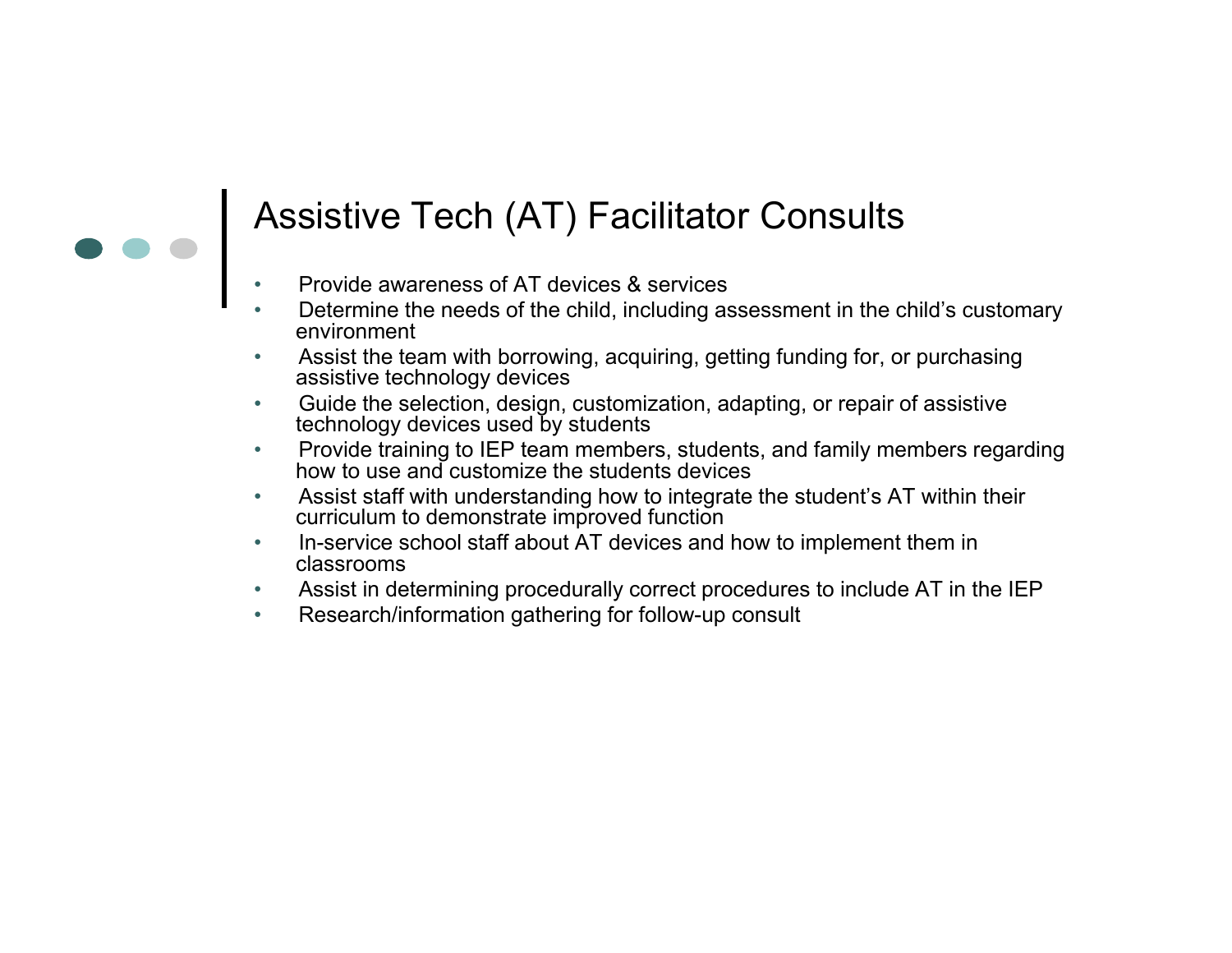#### HILIA Programming in the Laboratory Schools

• Thomas Metcalf School (PreK- 8th grade) and University High School make up the Laboratory Schools at Illinois State University. Students (ages 3-21) with significant hearing and vision needs attend the Laboratory Schools where they are taught by our Deaf and Hard of Hearing Teachers and Teachers of the Visually Impaired. Programming is available in both inclusive and self-contained settings. Students enrolled in HILIA programs within the Laboratory Schools also have access to related services provided by an educational audiologist, interpreters, certified orientation mobility specialist, and speechlanguage pathologist.